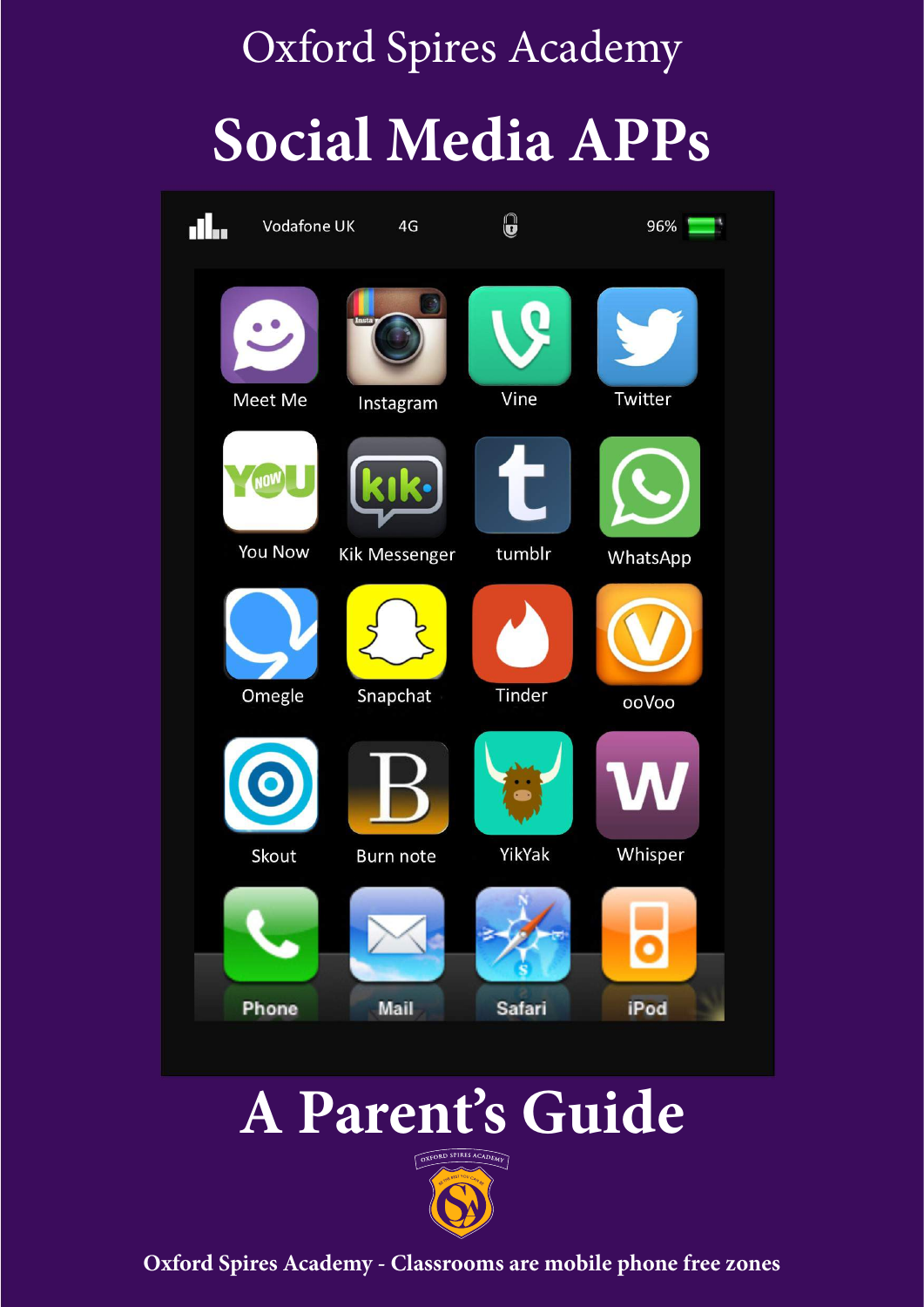Have you ever wondered the capability of the APPs on your child's phone? Are you familiar with possible risks? Did you know the recommended age for Facebook is 13?

| <b>Texting Apps</b>                                                                                                                                                                                                                                                                                                                                                                                   | What parents need to know                                                                                                                                                                                                                                                                                                                                                                                                                                                                                                                                                                                                                                                                                                                                                                                                                                                                                             |
|-------------------------------------------------------------------------------------------------------------------------------------------------------------------------------------------------------------------------------------------------------------------------------------------------------------------------------------------------------------------------------------------------------|-----------------------------------------------------------------------------------------------------------------------------------------------------------------------------------------------------------------------------------------------------------------------------------------------------------------------------------------------------------------------------------------------------------------------------------------------------------------------------------------------------------------------------------------------------------------------------------------------------------------------------------------------------------------------------------------------------------------------------------------------------------------------------------------------------------------------------------------------------------------------------------------------------------------------|
| Kik Messenger - is an app that lets<br>kids text for free. It's fast and has<br>no message limits, character limits,<br>or fees if you only use the basic<br>features. Because it's an app, the<br>texts won't show up on your kid's<br>phone's messaging service, and                                                                                                                                | Stranger danger is an issue. Kik allows communication with strangers who share their<br>Kikusernames to find people to chat with. The app allegedly has been used in high-<br>profile crimes, including the murder of a 13-year-old girl and a child-pornography<br>case. There's also a Kikcommunity blog where users can submit photos of<br>themselves and screenshots of messages (sometimes displaying users' full names) to<br>contests.<br>It's loaded with ads and in-app-purchases. Kik specializes in "promoted chats" --                                                                                                                                                                                                                                                                                                                                                                                   |
| you're not charged for them (beyond<br>standard data rates).                                                                                                                                                                                                                                                                                                                                          | basically, conversations between brands and users. It also offers specially designed<br>apps (accessible only through the main app), many of which offer products for sale.                                                                                                                                                                                                                                                                                                                                                                                                                                                                                                                                                                                                                                                                                                                                           |
| ooVoo - is a free video, voice, and<br>messaging app. Users can have group<br>chats with up to 12 people for free<br>-- and it's common for kids to log on<br>after school and keep it open while<br>doing homework. Maybe they're<br>using it for group study sessions?                                                                                                                              | You can only chat with approved friends. Users can only communicate with those on<br>their approved contact lists, which can help ease parents' safety concerns.<br>It can be distracting. Because the service makes video chatting so affordable and<br>accessible, it also can be addicting. A conversation with your kids about multitasking<br>may be in order.                                                                                                                                                                                                                                                                                                                                                                                                                                                                                                                                                   |
| WhatsApp - lets users send text<br>messages, audio messages, videos,<br>and photos to one or many people<br>with no message limits or fees.                                                                                                                                                                                                                                                           | It's for users 16 and over. Lots of younger teens seem to be using the app, but this<br>age minimum has been set by WhatsApp.<br>It can be pushy. After you sign up, it automatically connects you to all the people<br>in your address book who also are using WhatsApp. It also encourages you to add<br>friends who haven't signed up yet.                                                                                                                                                                                                                                                                                                                                                                                                                                                                                                                                                                         |
| Micro-blogging Apps and sites                                                                                                                                                                                                                                                                                                                                                                         |                                                                                                                                                                                                                                                                                                                                                                                                                                                                                                                                                                                                                                                                                                                                                                                                                                                                                                                       |
| Instagram - lets users snap, edit,<br>and share photos and 15-second<br>videos, either publicly or with a<br>private network of followers. It unites<br>the most popular features of social<br>media sites: sharing, seeing, and<br>commenting on photos. It also lets<br>you apply fun filters and effects to<br>your photos, making them look high<br>quality and artistic.                         | Teens are on the lookout for "likes." Similar to the way they use Facebook, teens may<br>measure the "success" of their photos -- even their self-worth -- by the number of<br>likes or comments they receive. Posting a photo or video can be problematic if teens<br>post it to validate their popularity.<br>Public photos are the default. Photos and videos shared on Instagram are public<br>unless privacy settings are adjusted. Hashtags and location information can make<br>photos even more visible to communities beyond a teen's followers if his or her<br>account is public.<br>Private messaging is now an option. Instagram Direct allows users to send "private<br>messages" to up to 15 mutual friends. These pictures don't show up on their public<br>feeds. Although there's nothing wrong with group chats, kids may be more likely to<br>share inappropriate stuff with their inner circles. |
| Tumblr - is like a cross between a<br>blog and Twitter: It's a streaming<br>scrapbook of text, photos, and/<br>or videos and audio clips. Users<br>create and follow short blogs, or<br>"tumblelogs," that can be seen by<br>anyone online (if made public). Many<br>teens have tumblelogs for personal<br>use: sharing photos, videos, musings,<br>and things they find funny with their<br>friends. | Porn is easy to find. This online hangout is hip and creative but sometimes raunchy.<br>Pornographic images and videos and depictions of violence, self-harm, drug use, and<br>offensive language are easily searchable.<br>Privacy can be guarded but only through an awkward workaround. The first profile<br>a member creates is public and viewable by anyone on the Internet. Members who<br>desire full privacy have to create a second profile, which they're able to password-<br>protect.<br>Posts are often copied and shared. Reblogging on Tumblr is similar to re-tweeting:<br>A post is reblogged from one tumblelog to another. Many teens like -- and, in fact,<br>want -- their posts reblogged. But do you really want your kids' words and photos on<br>someone else's page?                                                                                                                       |
| Twitter - is a microblogging site<br>that allows users to post brief,<br>140-character messages -- called<br>"tweets" -- and follow other users'<br>activities. It's not only for adults;<br>teens like using it to share tidbits and<br>keep up with news and celebrities.                                                                                                                           | Public tweets are the norm for teens. Though you can choose to keep your tweets<br>private, most teens report having public accounts. Talk to your kids about what they<br>post and how a post can spread far and fast.<br>Updates appear immediately. Even though you can remove tweets, your followers<br>can still read what you wrote until it's gone. This can get kids in trouble if they say<br>something in the heat of the moment.                                                                                                                                                                                                                                                                                                                                                                                                                                                                           |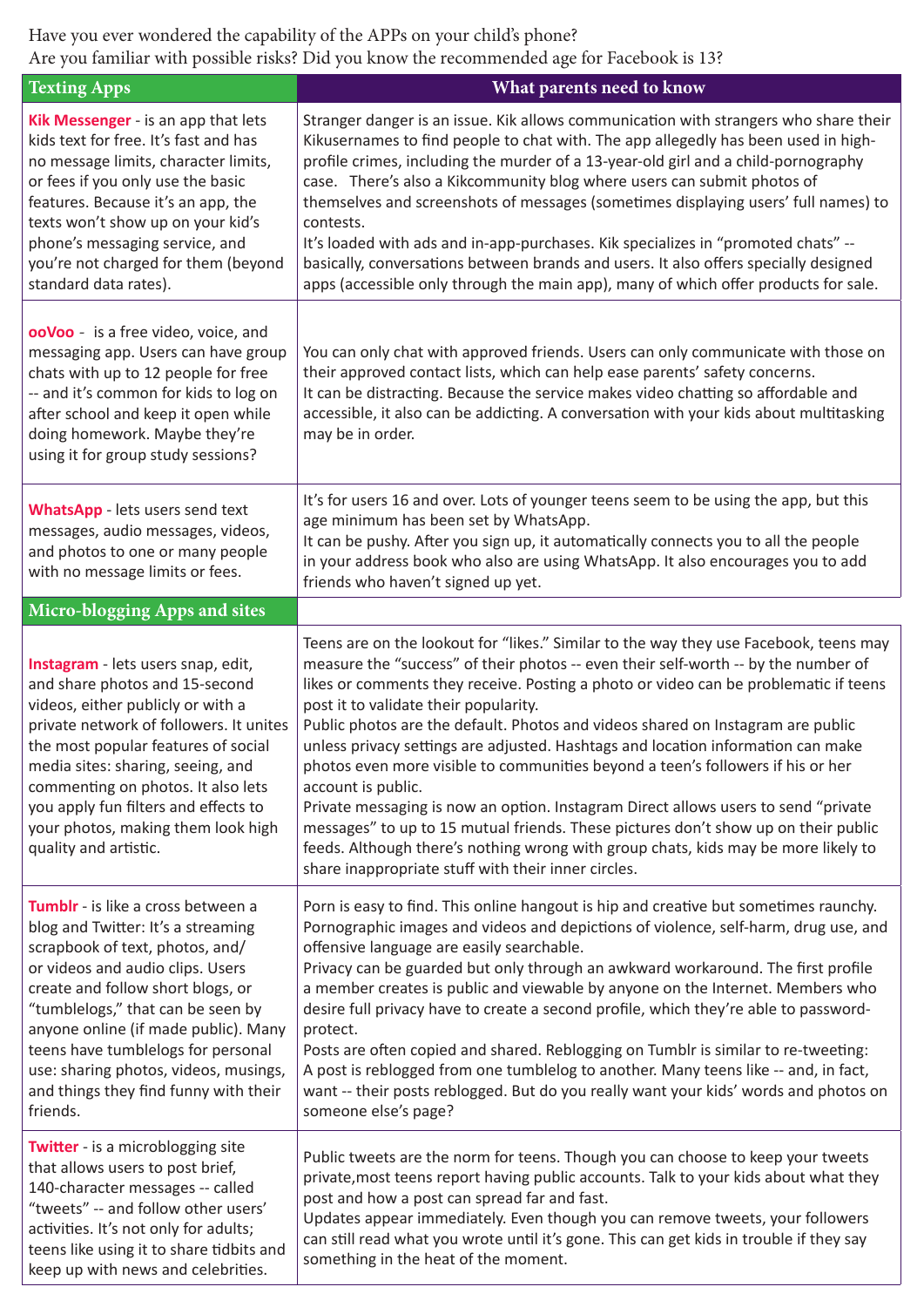| Micro-blogging Apps and sites                                                                                                                                                                                                                                                                                                                                                                                                                                                                                                   | What parents need to know                                                                                                                                                                                                                                                                                                                                                                                                                                                                                                                                                                                                                                                                                                                                                                                                                                                                                                                                                                                     |
|---------------------------------------------------------------------------------------------------------------------------------------------------------------------------------------------------------------------------------------------------------------------------------------------------------------------------------------------------------------------------------------------------------------------------------------------------------------------------------------------------------------------------------|---------------------------------------------------------------------------------------------------------------------------------------------------------------------------------------------------------------------------------------------------------------------------------------------------------------------------------------------------------------------------------------------------------------------------------------------------------------------------------------------------------------------------------------------------------------------------------------------------------------------------------------------------------------------------------------------------------------------------------------------------------------------------------------------------------------------------------------------------------------------------------------------------------------------------------------------------------------------------------------------------------------|
| Vine - is a social media app that<br>lets users post and watch looping<br>six-second video clips. This Twitter-<br>owned service has developed a<br>unique community of people who<br>post videos that are often creative,<br>funny, and sometimes thought-<br>provoking. Teens usually use Vine<br>to create and share silly videos of<br>themselves and/or their friends and<br>families.                                                                                                                                     | It's full of inappropriate videos. In three minutes of random searching, we came<br>across a clip full of full-frontal male nudity, a woman in a fishnet shirt with her<br>breasts exposed, and people blowing marijuana smoke into each other's mouths.<br>There are significant privacy concerns. The videos you post, the accounts you follow,<br>and the comments you make on videos all are public by default. But you can adjust<br>your settings to protect your posts; only followers will see them, and you have to<br>approve new followers.<br>Parents can be star performers (without their knowledge). If your teens film you<br>being goofy or silly, you may want to talk about whether they plan to share it.                                                                                                                                                                                                                                                                                 |
| <b>Live-Streaming Video Apps</b>                                                                                                                                                                                                                                                                                                                                                                                                                                                                                                |                                                                                                                                                                                                                                                                                                                                                                                                                                                                                                                                                                                                                                                                                                                                                                                                                                                                                                                                                                                                               |
| YouNow - Broadcast, Chat, and<br>Watch Live Video - is an app that<br>lets kids stream and watch live<br>broadcasts. As they watch, they<br>can comment or buy gold bars to<br>give to other users. Ultimately, the<br>goal is to get lots of viewers, start<br>trending, and grow your fan base.<br>Note that there are other apps like<br>this that are less popular with teens<br>like Periscope, but Facebook has just<br>included live streaming as a feature,<br>so expect to see more and more<br>personal broadcasting. | Kids might make poor decisions to gain popularity. Because it's live video, kids can<br>do or say anything and can respond to requests from viewers -- in real time. Though<br>there seems to be moderation around iffy content (kids complain about having<br>accounts suspended "for nothing"), there's plenty of swearing and occasional sharing<br>of personal info with anonymous viewers. In general, it mimics the real-life potential<br>for kids to do things they normally wouldn't do in pursuit of approval, but in a much<br>more public way.<br>Teens can share personal info, sometimes by accident. Teens often broadcast from<br>their bedrooms, which often have personal info visible, and they sometimes will<br>share a phone number or email address with viewers, not knowing who is really<br>watching.<br>It's creepy. Teens even broadcast themselves sleeping, which illustrates the urge to<br>share all aspects of life publicly and share even intimate moments with strangers. |
| <b>Self-Destructing / Secret Apps</b>                                                                                                                                                                                                                                                                                                                                                                                                                                                                                           |                                                                                                                                                                                                                                                                                                                                                                                                                                                                                                                                                                                                                                                                                                                                                                                                                                                                                                                                                                                                               |
| <b>Burn Note</b> - is a messaging app that<br>erases messages after a set period of<br>time. Unlike many other apps of this<br>sort, it limits itself to text messages;<br>users cannot send pictures or video.<br>That may reduce issues such as<br>sexting -- but words can hurt, too.                                                                                                                                                                                                                                        | It allows kids to communicate covertly. To discourage copying and taking screenshots,<br>a spotlight-like system that recipients direct with a finger (or the mouse) only reveals<br>a portion of the message at a time.<br>It may encourage risky sharing. The company claims that its "Multi-Device Deletion"<br>system can delete a message from anywhere: the device it was sent from, the device<br>it was sent to, and its own servers. But it's wise to be skeptical of this claim.<br>You don't have to have the app to receive a Burn Note. Unlike other apps -- for exam-<br>ple, Snapchat -- users can send a Burn Note to anyone, not only others who have the<br>program.                                                                                                                                                                                                                                                                                                                        |
| <b>Snapchat</b> - is a messaging app that<br>lets users put a time limit on the<br>pictures and videos they send before<br>they disappear. Most teens use the<br>app to share goofy or embarrassing<br>photos without the risk of them<br>going public. However, there are lots<br>of opportunities to use it in other<br>ways.                                                                                                                                                                                                 | It's a myth that Snapchats go away forever. Data is data: Whenever an image is sent,<br>it never truly goes away. (For example, the person on the receiving end can take a<br>screenshot of the image before it disappears.) Snapchats can even be recovered.<br>After a major hack in December 2013 and a settlement with the FTC, Snapchat has<br>clarified its privacy policy, but teens should stay wary.<br>It can make sexting seem OK. The seemingly risk-free messaging might encourage<br>users to share pictures containing sexy images.                                                                                                                                                                                                                                                                                                                                                                                                                                                            |
| Whisper - is a social "confessional"<br>app that allows users to post<br>whatever's on their minds, paired<br>with an image. With all the emotions<br>running through teens, anonymous<br>outlets give them the freedom to<br>share their feelings without fear of<br>judgment.                                                                                                                                                                                                                                                 | Whispers are often sexual in nature. Some users use the app to try to hook up with<br>people nearby, while others post "confessions" of desire. Lots of eye-catching nearly<br>nude pics accompany these shared secrets.<br>Content can be dark. People normally don't confess sunshine and rainbows;<br>commonWhisper topics include insecurity, depression, substance abuse, and various<br>lies told to employers and teachers.<br>Although it's anonymous to start, it may not stay that way. The app encourages users<br>to exchange personal information in the "Meet Up" section.                                                                                                                                                                                                                                                                                                                                                                                                                      |